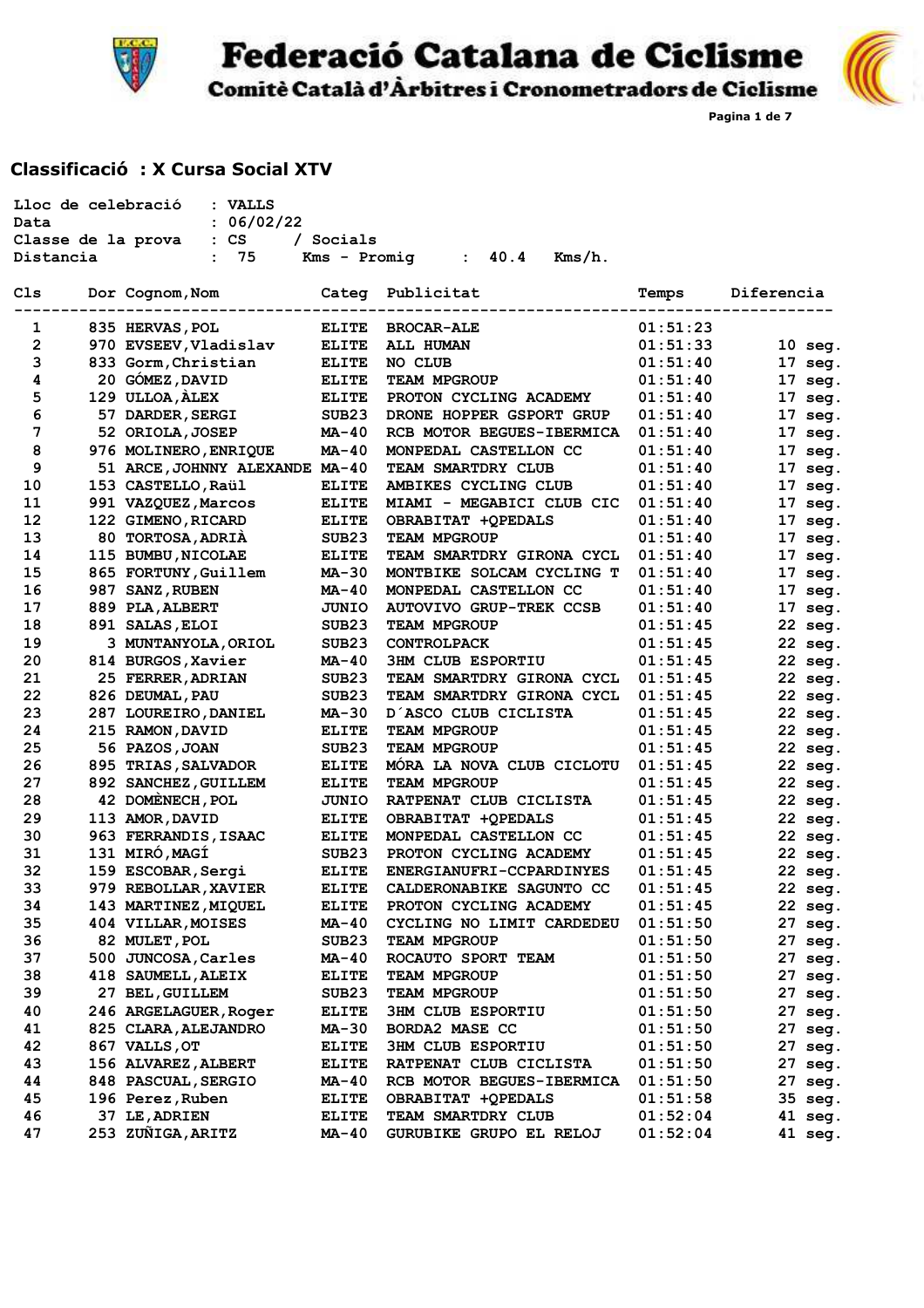

### **Federació Catalana de Ciclisme**<br>Comitè Català d'Àrbitres i Cronometradors de Giglisme



| 48  | 8 MEDINA, Juan Carlos           | <b>MA-50</b>      | RCB MOTOR BEGUES-IBERMICA      | 01:52:04 | $41$ seg.   |
|-----|---------------------------------|-------------------|--------------------------------|----------|-------------|
| 49  | 990 TREIG, ERNEST               | <b>ELITE</b>      | MIAMI - MEGABICI CLUB CIC      | 01:52:04 | 41 seg.     |
| 50  | 110 SANCHEZ, FRANCISCO JO ELITE |                   | OBRABITAT +QPEDALS             | 01:52:04 | $41$ seg.   |
| 51  | 851 SALVADOR, MARC              | <b>ELITE</b>      | OBRABITAT +QPEDALS             | 01:52:04 | 41 seg.     |
| 52  | 40 CARTIEL, DAVID               | SUB <sub>23</sub> | TEAM SMARTDRY GIRONA CYCL      | 01:52:04 | 41 seg.     |
| 53  | 109 GARCIA, ADRIAN              | SUB <sub>23</sub> | OBRABITAT +QPEDALS             | 01:52:04 | 41 seg.     |
| 54  | 973 LOPEZ, JOSE                 | MA-40             | MONPEDAL CASTELLON CC          | 01:52:04 | 41 seg.     |
| 55  | 247 DIAZ, ANTONI                | <b>ELITE</b>      | <b>3HM CLUB ESPORTIU</b>       | 01:52:04 | 41 seg.     |
| 56  | 975 MARTINEZ, ARTURO            | <b>MA-30</b>      | MONPEDAL CASTELLON CC          | 01:52:04 | 41 seg.     |
| 57  | 17 ESCOLA, Miquel               | MA-40             | OLYMPIA CYCLES CLUB CICLI      | 01:52:04 | 41 seg.     |
| 58  | 954 AZAGRA, DANIEL              | $MA-40$           | SKODA ZARATECNO - C.C. UT      | 01:52:04 | $41$ seq.   |
| 59  | 233 MESTRES, Miquel             | MA-40             | CYCLING NO LIMIT CARDEDEU      | 01:52:04 | 41 seg.     |
| 60  | 437 BETI, ROBERTO               | MA-30             | ROCAUTO SPORT TEAM             | 01:52:10 | 47 seg.     |
| 61  | 461 VAN DER, FRENKY             | <b>ELITE</b>      | TEAM SMARTDRY CLUB             | 01:52:12 | 49 seg.     |
| 62  | 163 GIRONES, Francesc           | <b>ELITE</b>      | ENERGIANUFRI-CCPARDINYES       | 01:52:14 | 51 seg.     |
| 63  | 26 TARRÉS, BERNAT               | SUB <sub>23</sub> | TEAM SMARTDRY GIRONA CYCL      | 01:52:14 | 51 seg.     |
| 64  |                                 | SUB <sub>23</sub> |                                | 01:52:43 | $1:20$ min. |
|     | 60 CARMONA, RAUL                |                   | <b>CONTROLPACK</b>             |          |             |
| 65  | 515 Rodríguez, Carlos           | MA-40             | RCB MOTOR BEGUES-IBERMICA      | 01:53:12 | $1:49$ min. |
| 66  | 514 VAN KERCKHOVE, GEERT        | $MA-40$           | MONTBIKE MONTBRIO CLUB ES      | 01:53:12 | $1:49$ min. |
| 67  | 847 NAVARRO, Luis               | <b>ELITE</b>      | CICLES SANS ASSOC. CLUB C      | 01:53:14 | $1:51$ min. |
| 68  | 43 CHAVEZ, LENNY                | <b>JUNIO</b>      | <b>AUTOVIVO GRUP-TREK CCSB</b> | 01:53:27 | $2:04$ min. |
| 69  | 866 CASTAÑO, ISMAEL             | <b>JUNIO</b>      | <b>AUTOVIVO GRUP-TREK CCSB</b> | 01:53:27 | $2:04$ min. |
| 70  | 887 LAMBEA, IGNASI              | SUB <sub>23</sub> | <b>TEAM MPGROUP</b>            | 01:53:27 | $2:04$ min. |
| 71  | 71 ROMEO, POL                   | <b>JUNIO</b>      | <b>AUTOVIVO GRUP-TREK CCSB</b> | 01:53:27 | $2:04$ min. |
| 72  | 75 ASENSIO, ADRIA               | SUB <sub>23</sub> | TREK BICISPRINT SABADELL       | 01:53:27 | $2:04$ min. |
| 73  | 572 BENITEZ DE LA, JOSE M MA-40 |                   | BIKETRAINING CLUB CICLIST      | 01:53:31 | $2:08$ min. |
| 74  | 838 JORQUERA, JOAQUIM           | <b>ELITE</b>      | OBRABITAT +QPEDALS             | 01:53:34 | $2:11$ min. |
| 75  | 868 MARTI DE, JOSEP ORIOL ELITE |                   | MONTBIKE SOLCAM CYCLING T      | 01:53:34 | $2:11$ min. |
| 76  | 38 JAMES, ALEXANDER             | SUB <sub>23</sub> | <b>TEAM SMARTDRY CLUB</b>      | 01:54:33 | $3:10$ min. |
| 77  | 812 BOMBIN, ORIOL               | <b>MA-30</b>      | GICU                           | 01:55:18 | $3:55$ min. |
| 78  | 567 GONZALEZ, Magín             | MA-40             | SQUADRA STERRATO CICLI         | 01:55:22 | $3:59$ min. |
| 79  | 841 Luciani, Javier             | <b>ELITE</b>      | PROTON CYCLING ACADEMY         | 01:56:48 | $5:25$ min. |
| 80  | 300 CID, ORIOL                  | <b>MA-30</b>      | OLYMPIA CYCLES CLUB CICLI      | 01:56:48 | $5:25$ min. |
| 81  | 855 VILA, JORDI                 | <b>MA-40</b>      | RATPENAT CLUB CICLISTA         | 01:56:50 | $5:27$ min. |
| 82  | 510 RAMOS, FRANCISCO M.         | <b>MA-50</b>      | NATFAR-XP TEAM                 | 01:56:50 | $5:27$ min. |
| 83  | 18 GARCIA, RAFAEL               | MA-50             | RCB MOTOR BEGUES-IBERMICA      | 01:56:50 | $5:27$ min. |
| 84  | 343 SIMON, Ivan                 | MA-30             | MIAMI - MEGABICI CLUB CIC      | 01:56:50 | $5:27$ min. |
| 85  | 856 VILLA, Sergio               | MA-40             | RATPENAT CLUB CICLISTA         | 01:56:50 | $5:27$ min. |
| 86  | 69 GARCIA, ADRIA                | MA-30             | ROCAUTO SPORT TEAM             | 01:56:50 | $5:27$ min. |
| 87  | 845 MARTIN, ALAN                | $MA-30$           | BAIX PENEDES PENYA CICLIS      | 01:56:50 | $5:27$ min. |
| 88  | 547 GARCIA, RAUL                | MA-40             | BIKING POINT CLUB CICLIST      | 01:56:50 | $5:27$ min. |
| 89  | 228 MUÑOZ, PABLO                | <b>ELITE</b>      | OBRABITAT +QPEDALS             | 01:56:50 | $5:27$ min. |
| 90  | 301 DELGADO, CARLOS             | MA-30             | SANT CELONI CLUB CICLISTA      | 01:56:50 | $5:27$ min. |
| 91  | 616 LUCAS, ANDRES               | MA-40             | RCB MOTOR BEGUES-IBERMICA      | 01:56:56 | $5:33$ min. |
| 92  |                                 |                   |                                |          | $5:48$ min. |
|     | 483 DIAZ, MARC                  | MA-30             | BIKETRAINING CLUB CICLIST      | 01:57:11 |             |
| 93  | 589 HINOJO, Daniel              | MA-40             | ADDICT BIKES TEAM CLUB ES      | 01:57:11 | $5:48$ min. |
| 94  | 208 CAMPOS, ARNAU               | SUB <sub>23</sub> | UCVILANOVA - DE ROSA / KM      | 01:57:17 | $5:54$ min. |
| 95  | 199 GONZALEZ, ADRIA             | <b>ELITE</b>      | ISB-ERBOS BIKES                | 01:57:24 | $6:01$ min. |
| 96  | 2 HUELAMO, RICARD               | <b>MA-50</b>      | CASSA BIKE CLUB ESPORTIU       | 01:57:29 | $6:06$ min. |
| 97  | 44 MADRIGAL, José               | <b>MA-50</b>      | RCB MOTOR BEGUES-IBERMICA      | 01:57:29 | $6:06$ min. |
| 98  | 4 CANO, ALEX                    | SUB <sub>23</sub> | <b>CONTROLPACK</b>             | 01:57:38 | $6:15$ min. |
| 99  | 79 DEOSDAT, TOMAS               | JUNIO             | FINQUES FELIU CYCLING TEA      | 01:58:23 | $7:00$ min. |
| 100 | 803 AMAYA, JAVIER               | MA-40             | MARTORELL PENYA CICLISTA       | 01:58:33 | $7:10$ min. |
| 101 | 72 ALVAREZ, RUBEN               | <b>JUNIO</b>      | <b>AUTOVIVO GRUP-TREK CCSB</b> | 01:58:46 | $7:23$ min. |
| 102 | 41 ARANDA, MARC                 | JUNIO             | <b>AUTOVIVO GRUP-TREK CCSB</b> | 01:59:14 | $7:51$ min. |
| 103 | 477 MARIN, SAUL                 | <b>ELITE</b>      | RAVET BIKE PARETS CLUB CI      | 01:59:14 | $7:51$ min. |
| 104 | 805 AMORES, Jordi               | MA-40             | RCB MOTOR BEGUES-IBERMICA      | 01:59:37 | $8:14$ min. |
| 105 | 849 PELLICER, MIQUEL            | MA-40             | OLYMPIA CYCLES CLUB CICLI      | 01:59:37 | $8:14$ min. |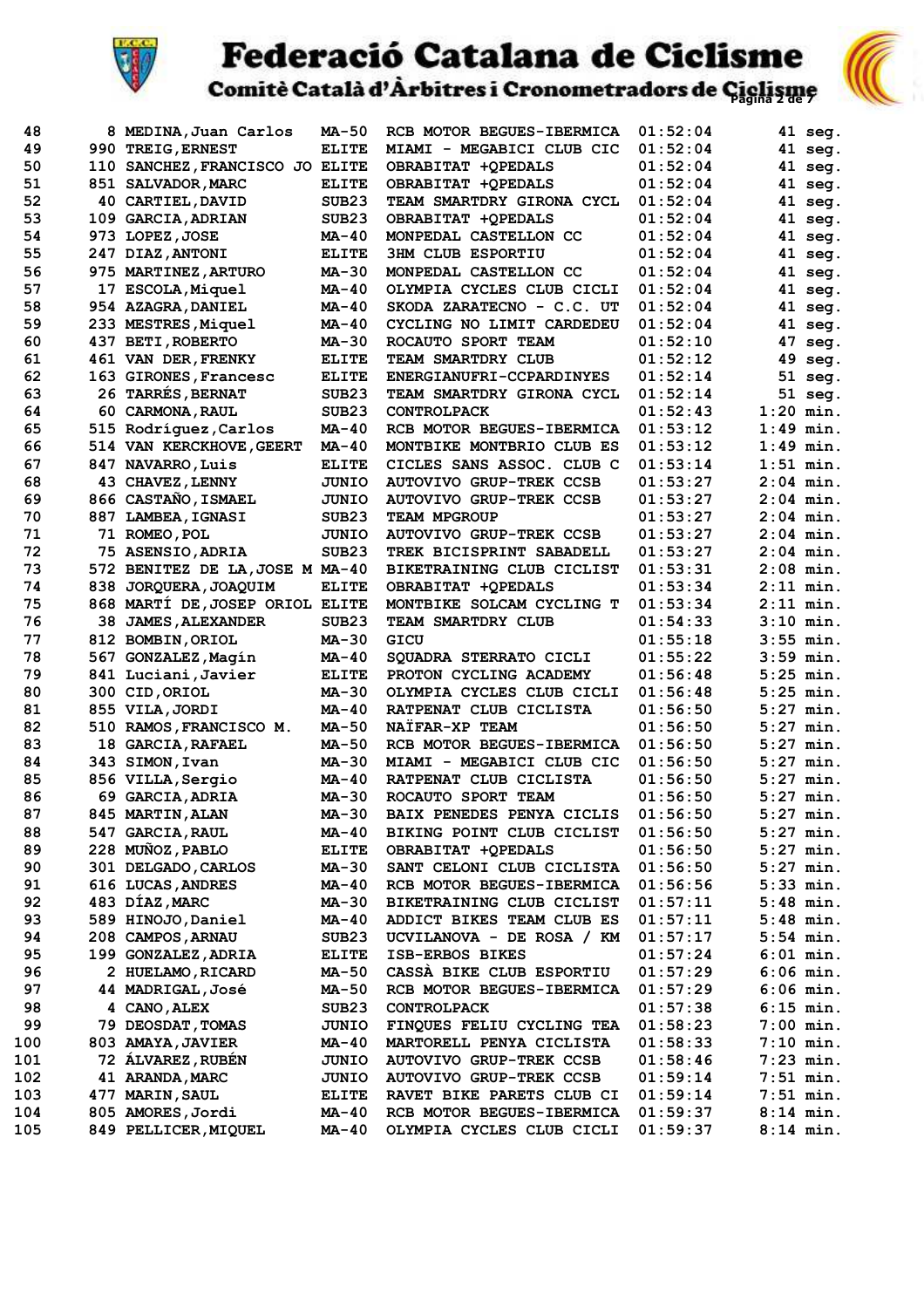

# **Federació Catalana de Ciclisme**<br>Comitè Català d'Arbitres i Cronometradors de Giglisme



| 106 |     | 1598 MONTERO, Moises               | MA-40             | BIKING POINT CLUB CICLIST      | 01:59:37 | $8:14$ min. |
|-----|-----|------------------------------------|-------------------|--------------------------------|----------|-------------|
| 107 |     | 271 MARTÍNEZ, JOSÉ ANTONI MA-30    |                   | RATPENAT CLUB CICLISTA         | 01:59:37 | $8:14$ min. |
| 108 |     | 235 DE, EDGARD                     | <b>ELITE</b>      | UCVILANOVA - DE ROSA / KM      | 01:59:37 | $8:14$ min. |
| 109 |     | 30 PARERA, ALBERT                  | SUB <sub>23</sub> | TEAM SMARTDRY GIRONA CYCL      | 01:59:37 | $8:14$ min. |
| 110 |     | 502 LLETI, Joan Andreu             | MA-40             | ROCAUTO SPORT TEAM             | 01:59:37 | $8:14$ min. |
| 111 |     | 974 LOREN, HECTOR                  | <b>ELITE</b>      | SKODA ZARATECNO - C.C. UT      | 01:59:37 | $8:14$ min. |
| 112 |     | 454 PARRA, RUBEN                   | SUB <sub>23</sub> | TEAM SMARTDRY CLUB             | 01:59:37 | $8:14$ min. |
| 113 | 575 | juanes, jose luis                  | $MA-40$           | MIAMI - MEGABICI CLUB CIC      | 01:59:37 | $8:14$ min. |
| 114 |     | 22 FERNÁNDEZ, MARIO                | SUB <sub>23</sub> | TEAM SMARTDRY GIRONA CYCL      | 01:59:57 | $8:34$ min. |
| 115 |     | 824 CHILO, JAN                     | SUB <sub>23</sub> | <b>TEAM MPGROUP</b>            | 02:00:03 | $8:40$ min. |
| 116 |     | 840 LOPEZ, ALEX                    | <b>JUNIO</b>      | <b>AUTOVIVO GRUP-TREK CCSB</b> | 02:00:10 | $8:47$ min. |
| 117 |     | 888 MARTINEZ, MARC                 | SUB <sub>23</sub> | TEAM SMARTDRY GIRONA CYCL      | 02:00:12 | $8:49$ min. |
| 118 |     | 284 SALGADO, SERGI                 | $MA-30$           | ENERGIANUFRI-CCPARDINYES       | 02:00:53 | $9:30$ min. |
| 119 |     | 264 VALLVE, XAVIER                 | $MA-30$           | ROCAUTO SPORT TEAM             | 02:00:59 | $9:36$ min. |
| 120 |     | 584 TADDEY DE, DIEGO               | MA-40             | BIKETRAINING CLUB CICLIST      | 02:00:59 | $9:36$ min. |
| 121 |     | 968 GONZALEZ, JESUS M <sup>a</sup> | <b>MA-50</b>      | SKODA ZARATECNO - C.C. UT      | 02:00:59 | $9:36$ min. |
| 122 |     | 267 EGEA, ARNAU                    | <b>ELITE</b>      | EVITFOC-NOVAMEDICUM            | 02:00:59 | $9:36$ min. |
| 123 |     | 73 PRECIADO, DEIBY SANTI           | SUB <sub>23</sub> | RATPENAT CLUB CICLISTA         | 02:00:59 | $9:36$ min. |
| 124 |     | 971 GUASCH, BERTRAN                | <b>ELITE</b>      | TEAM SMARTDRY CLUB             | 02:00:59 | $9:36$ min. |
| 125 |     | 962 LLOPART, JOAN                  | SUB <sub>23</sub> | TEAM SMARTDRY GIRONA CYCL      | 02:00:59 | $9:36$ min. |
| 126 |     | 524 JUAN, EDUARD                   | $MA-40$           | RATPENAT CLUB CICLISTA         | 02:00:59 | $9:36$ min. |
| 127 |     | 672 ORTUÑO, ISMAEL                 | $MA-40$           | NAIFAR-XP TEAM                 | 02:00:59 | $9:36$ min. |
| 128 |     | 601 COLOMÉ, VICTOR                 | $MA-40$           | GUIMON CYCLING GRUPO CICL      | 02:00:59 | $9:36$ min. |
| 129 |     | 896 HERNANDEZ, ENRIC               | MA-60             | <b>CLUB</b><br><b>PROBIKE</b>  | 02:00:59 | $9:36$ min. |
| 130 |     | 467 CUSIDÓ, ADRIÀ                  | <b>ELITE</b>      | MONTBIKE SOLCAM CYCLING T      | 02:00:59 | $9:36$ min. |
| 131 |     | 922 FERNANDEZ, DAVID               | $MA-40$           | ENERGIANUFRI-CCPARDINYES       | 02:00:59 | $9:36$ min. |
| 132 |     | 861 ESTEVEZ, DAVID                 | $MA-30$           | RATPENAT CLUB CICLISTA         | 02:00:59 | $9:36$ min. |
| 133 |     | 843 MARIN, AARON                   | <b>ELITE</b>      | CAMPO CLARO CLUB CICLISTA      | 02:00:59 | $9:36$ min. |
| 134 |     | 593 LEON, ABEL                     | MA-40             | MUNDO PENYA CICLISTA           | 02:00:59 | $9:36$ min. |
| 135 |     | 133 AYMERICH, Josep M <sup>a</sup> | <b>ELITE</b>      | PROTON CYCLING ACADEMY         | 02:00:59 | $9:36$ min. |
| 136 |     | 303 MOLINA, CARLOS                 | $MA-30$           | RATPENAT CLUB CICLISTA         | 02:00:59 | $9:36$ min. |
| 137 |     | 275 ARTIGUES, JORDI                | MA-30             | ENERGIANUFRI-CCPARDINYES       | 02:00:59 | $9:36$ min. |
| 138 |     | 498 CUEVAS, ALEIX                  | <b>ELITE</b>      | BONAVISTA PENYA CICLISTA       | 02:01:08 | $9:45$ min. |
| 139 |     | 608 VARGAS, DAVID                  | MA-40             | EVITFOC-NOVAMEDICUM            | 02:01:08 | $9:45$ min. |
| 140 |     | 269 MONFORT, ALBERT                | $MA-30$           | EVITFOC-NOVAMEDICUM            | 02:01:08 | $9:45$ min. |
| 141 |     | 806 BALTA, ALEX                    | <b>ELITE</b>      | RATPENAT CLUB CICLISTA         | 02:01:08 | $9:45$ min. |
| 142 |     | 850 SAGUÉ, QUIRZE                  | SUB <sub>23</sub> | TEAM SMARTDRY GIRONA CYCL      | 02:01:22 | $9:59$ min. |

 **Corredors classificats : 142**

#### **Classificació de : JUNIORS**

| 1              | 889 PLA, ALBERT     | JUNIO        | AUTOVIVO GRUP-TREK CCSB            | 01:51:40 | seg.        |
|----------------|---------------------|--------------|------------------------------------|----------|-------------|
| $\overline{2}$ | 42 DOMENECH, POL    | JUNIO        | RATPENAT CLUB CICLISTA             | 01:51:45 | $5$ seg.    |
| 3              | 43 CHAVEZ, LENNY    | JUNIO        | AUTOVIVO GRUP-TREK CCSB            | 01:53:27 | $1:47$ min. |
| 4              | 866 CASTAÑO, ISMAEL | JUNIO        | <b>AUTOVIVO GRUP-TREK CCSB</b>     | 01:53:27 | $1:47$ min. |
| 5              | 71 ROMEO, POL       | <b>JUNIO</b> | <b>AUTOVIVO GRUP-TREK CCSB</b>     | 01:53:27 | $1:47$ min. |
| 6              | 79 DEOSDAT. TOMAS   | JUNIO        | FINQUES FELIU CYCLING TEA 01:58:23 |          | $6:43$ min. |
| 7              | 72 ÁLVAREZ, RUBÉN   | JUNIO        | <b>AUTOVIVO GRUP-TREK CCSB</b>     | 01:58:46 | $7:06$ min. |
| 8              | 41 ARANDA, MARC     | JUNIO        | AUTOVIVO GRUP-TREK CCSB            | 01:59:14 | $7:34$ min. |
| 9              | 840 LOPEZ, ALEX     | JUNIO        | <b>AUTOVIVO GRUP-TREK CCSB</b>     | 02:00:10 | $8:30$ min. |

#### **Classificació de : SUB23**

|   | 57 DARDER, SERGI    | SUB23 | DRONE HOPPER GSPORT GRUP | 01:51:40 | seg.     |
|---|---------------------|-------|--------------------------|----------|----------|
| 2 | 80 TORTOSA, ADRIA   | SUB23 | <b>TEAM MPGROUP</b>      | 01:51:40 | mt.      |
| 3 | 891 SALAS, ELOI     | SUB23 | <b>TEAM MPGROUP</b>      | 01:51:45 | $5$ seq. |
| 4 | 3 MUNTANYOLA, ORIOL | SUB23 | CONTROLPACK              | 01:51:45 | $5$ seq. |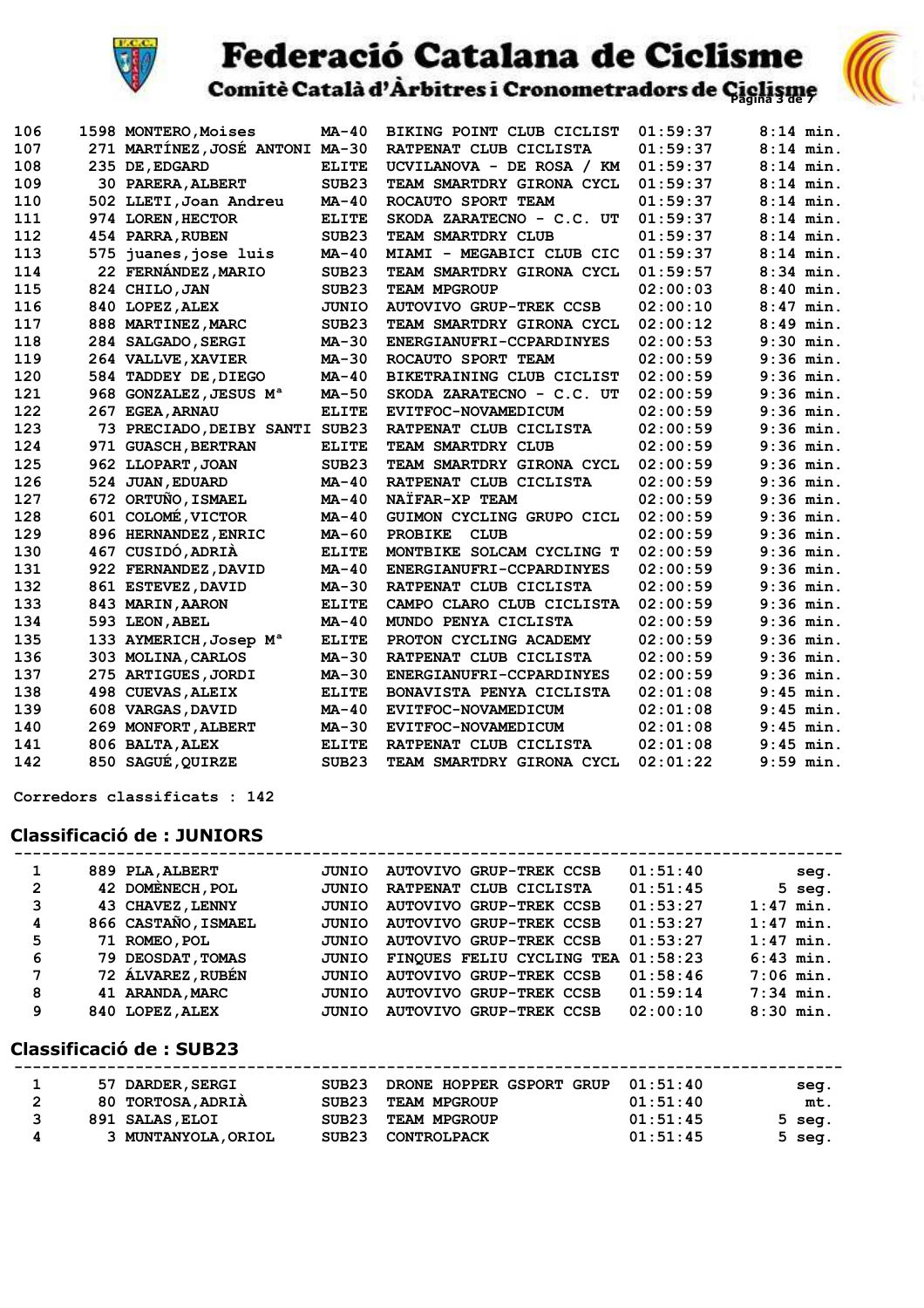

## **Federació Catalana de Ciclisme**<br>Comitè Català d'Àrbitres i Cronometradors de Giglisme



| 5  |     | 25 FERRER, ADRIAN       | SUB <sub>23</sub> | TEAM SMARTDRY GIRONA CYCL 01:51:45 |             |             | 5 seg.   |
|----|-----|-------------------------|-------------------|------------------------------------|-------------|-------------|----------|
| 6  |     | 826 DEUMAL, PAU         | SUB <sub>23</sub> | TEAM SMARTDRY GIRONA CYCL          | 01:51:45    |             | $5$ seg. |
| 7  |     | 56 PAZOS, JOAN          | SUB <sub>23</sub> | <b>TEAM MPGROUP</b>                | 01:51:45    | 5.          | seg.     |
| 8  |     | 131 MIRÓ, MAGÍ          | SUB <sub>23</sub> | PROTON CYCLING ACADEMY             | 01:51:45    |             | 5 seg.   |
| 9  |     | 82 MULET, POL           | SUB <sub>23</sub> | <b>TEAM MPGROUP</b>                | 01:51:50    | 10          | seg.     |
| 10 | 27  | <b>BEL, GUILLEM</b>     | SUB <sub>23</sub> | <b>TEAM MPGROUP</b>                | 01:51:50    | 10          | seq.     |
| 11 | 40  | CARTIEL, DAVID          | SUB <sub>23</sub> | TEAM SMARTDRY GIRONA CYCL          | 01:52:04    |             | 24 seg.  |
| 12 | 109 | <b>GARCIA, ADRIAN</b>   | SUB <sub>23</sub> | OBRABITAT +OPEDALS                 | 01:52:04    |             | 24 seg.  |
| 13 |     | 26 TARRÉS, BERNAT       | SUB <sub>23</sub> | TEAM SMARTDRY GIRONA CYCL          | 01:52:14    |             | 34 seg.  |
| 14 | 60  | <b>CARMONA, RAUL</b>    | SUB <sub>23</sub> | <b>CONTROLPACK</b>                 | 01:52:43    | $1:03$ min. |          |
| 15 | 887 | <b>LAMBEA, IGNASI</b>   | SUB <sub>23</sub> | <b>TEAM MPGROUP</b>                | 01:53:27    | $1:47$ min. |          |
| 16 |     | 75 ASENSIO, ADRIA       | SUB <sub>23</sub> | TREK BICISPRINT SABADELL           | 01:53:27    | $1:47$ min. |          |
| 17 | 38. | <b>JAMES, ALEXANDER</b> | SUB <sub>23</sub> | TEAM SMARTDRY CLUB                 | 01:54:33    | $2:53$ min. |          |
| 18 | 208 | <b>CAMPOS, ARNAU</b>    | SUB <sub>23</sub> | UCVILANOVA - DE ROSA /             | KM 01:57:17 | $5:37$ min. |          |
| 19 |     | 4 CANO, ALEX            | SUB <sub>23</sub> | <b>CONTROLPACK</b>                 | 01:57:38    | $5:58$ min. |          |
| 20 | 30. | PARERA, ALBERT          | SUB <sub>23</sub> | TEAM SMARTDRY GIRONA CYCL          | 01:59:37    | $7:57$ min. |          |
| 21 |     | 454 PARRA, RUBEN        | SUB <sub>23</sub> | TEAM SMARTDRY CLUB                 | 01:59:37    | $7:57$ min. |          |
| 22 |     | 22 FERNÁNDEZ, MARIO     | SUB <sub>23</sub> | TEAM SMARTDRY GIRONA CYCL          | 01:59:57    | $8:17$ min. |          |
| 23 |     | 824 CHILO, JAN          | SUB <sub>23</sub> | <b>TEAM MPGROUP</b>                | 02:00:03    | $8:23$ min. |          |
| 24 |     | 888 MARTINEZ, MARC      | SUB <sub>23</sub> | TEAM SMARTDRY GIRONA CYCL          | 02:00:12    | $8:32$ min. |          |
| 25 | 73. | PRECIADO, DEIBY SANTI   | SUB <sub>23</sub> | RATPENAT CLUB CICLISTA             | 02:00:59    | 9:19        | min.     |
| 26 |     | 962 LLOPART, JOAN       | SUB <sub>23</sub> | TEAM SMARTDRY GIRONA CYCL          | 02:00:59    | $9:19$ min. |          |
| 27 |     | 850 SAGUÉ, QUIRZE       | SUB <sub>23</sub> | TEAM SMARTDRY GIRONA CYCL 02:01:22 |             | $9:42$ min. |          |
|    |     |                         |                   |                                    |             |             |          |

### **Classificació de : ELITES**

| 1              |    | 835 HERVAS, POL                 | <b>ELITE</b> | <b>BROCAR-ALE</b>                  | 01:51:23 |                 |             |
|----------------|----|---------------------------------|--------------|------------------------------------|----------|-----------------|-------------|
| $\overline{2}$ |    | 970 EVSEEV, Vladislav           | <b>ELITE</b> | <b>ALL HUMAN</b>                   | 01:51:33 |                 | $10$ seg.   |
| 3              |    | 833 Gorm, Christian             | <b>ELITE</b> | NO CLUB                            | 01:51:40 | 17              | seq.        |
| 4              |    | 20 GÓMEZ, DAVID                 | <b>ELITE</b> | TEAM MPGROUP                       | 01:51:40 | 17              | seq.        |
| 5              |    | 129 ULLOA, ALEX                 | <b>ELITE</b> | PROTON CYCLING ACADEMY             | 01:51:40 | 17              | seq.        |
| 6              |    | 153 CASTELLO, Raül              | <b>ELITE</b> | AMBIKES CYCLING CLUB               | 01:51:40 | 17              | seq.        |
| 7              |    | 991 VAZQUEZ, Marcos             | <b>ELITE</b> | MIAMI - MEGABICI CLUB CIC 01:51:40 |          | 17              | seg.        |
| 8              |    | 122 GIMENO, RICARD              | <b>ELITE</b> | OBRABITAT +OPEDALS                 | 01:51:40 | 17              | seq.        |
| 9              |    | 115 BUMBU, NICOLAE              | <b>ELITE</b> | TEAM SMARTDRY GIRONA CYCL 01:51:40 |          | 17              | seg.        |
| 10             |    | 215 RAMON, DAVID                | <b>ELITE</b> | <b>TEAM MPGROUP</b>                | 01:51:45 | 22              | seq.        |
| 11             |    | 895 TRIAS, SALVADOR             | <b>ELITE</b> | MÓRA LA NOVA CLUB CICLOTU 01:51:45 |          |                 | 22 seg.     |
| 12             |    | 892 SANCHEZ, GUILLEM            | <b>ELITE</b> | <b>TEAM MPGROUP</b>                | 01:51:45 | 22 <sub>2</sub> | seg.        |
| 13             |    | 113 AMOR, DAVID                 | <b>ELITE</b> | OBRABITAT +QPEDALS                 | 01:51:45 | 22              | seg.        |
| 14             |    | 963 FERRANDIS, ISAAC            | <b>ELITE</b> | MONPEDAL CASTELLON CC              | 01:51:45 |                 | 22 seg.     |
| 15             |    | 159 ESCOBAR, Sergi              | <b>ELITE</b> | ENERGIANUFRI-CCPARDINYES           | 01:51:45 |                 | 22 seg.     |
| 16             |    | 979 REBOLLAR, XAVIER            | <b>ELITE</b> | CALDERONABIKE SAGUNTO CC           | 01:51:45 |                 | 22 seg.     |
| 17             |    | 143 MARTINEZ, MIQUEL            | <b>ELITE</b> | PROTON CYCLING ACADEMY             | 01:51:45 | 22              | seq.        |
| 18             |    | 418 SAUMELL, ALEIX              | <b>ELITE</b> | <b>TEAM MPGROUP</b>                | 01:51:50 | 27              | seg.        |
| 19             |    | 246 ARGELAGUER, Roger           | <b>ELITE</b> | <b>3HM CLUB ESPORTIU</b>           | 01:51:50 | 27              | seg.        |
| 20             |    | 867 VALLS, OT                   | <b>ELITE</b> | <b>3HM CLUB ESPORTIU</b>           | 01:51:50 | 27              | seq.        |
| 21             |    | 156 ALVAREZ, ALBERT             | <b>ELITE</b> | RATPENAT CLUB CICLISTA             | 01:51:50 | 27              | seg.        |
| 22             |    | 196 Perez, Ruben                | <b>ELITE</b> | OBRABITAT +OPEDALS                 | 01:51:58 |                 | 35 seg.     |
| 23             | 37 | LE, ADRIEN                      | <b>ELITE</b> | TEAM SMARTDRY CLUB                 | 01:52:04 |                 | 41 seg.     |
| 24             |    | 990 TREIG, ERNEST               | <b>ELITE</b> | MIAMI - MEGABICI CLUB CIC 01:52:04 |          |                 | 41 seg.     |
| 25             |    | 110 SANCHEZ, FRANCISCO JO ELITE |              | OBRABITAT +OPEDALS                 | 01:52:04 |                 | 41 seg.     |
| 26             |    | 851 SALVADOR, MARC              | <b>ELITE</b> | OBRABITAT +QPEDALS                 | 01:52:04 |                 | 41 seg.     |
| 27             |    | 247 DIAZ, ANTONI                | <b>ELITE</b> | <b>3HM CLUB ESPORTIU</b>           | 01:52:04 |                 | 41 seg.     |
| 28             |    | 461 VAN DER, FRENKY             | <b>ELITE</b> | TEAM SMARTDRY CLUB                 | 01:52:12 |                 | 49 seg.     |
| 29             |    | 163 GIRONES, Francesc           | <b>ELITE</b> | ENERGIANUFRI-CCPARDINYES           | 01:52:14 |                 | 51 seg.     |
| 30             |    | 847 NAVARRO, Luis               | <b>ELITE</b> | CICLES SANS ASSOC. CLUB C 01:53:14 |          |                 | $1:51$ min. |
| 31             |    | 838 JORQUERA, JOAQUIM           | <b>ELITE</b> | OBRABITAT +OPEDALS                 | 01:53:34 |                 | $2:11$ min. |
| 32             |    | 868 MARTÍ DE, JOSEP ORIOL ELITE |              | MONTBIKE SOLCAM CYCLING T 01:53:34 |          | $2:11$ min.     |             |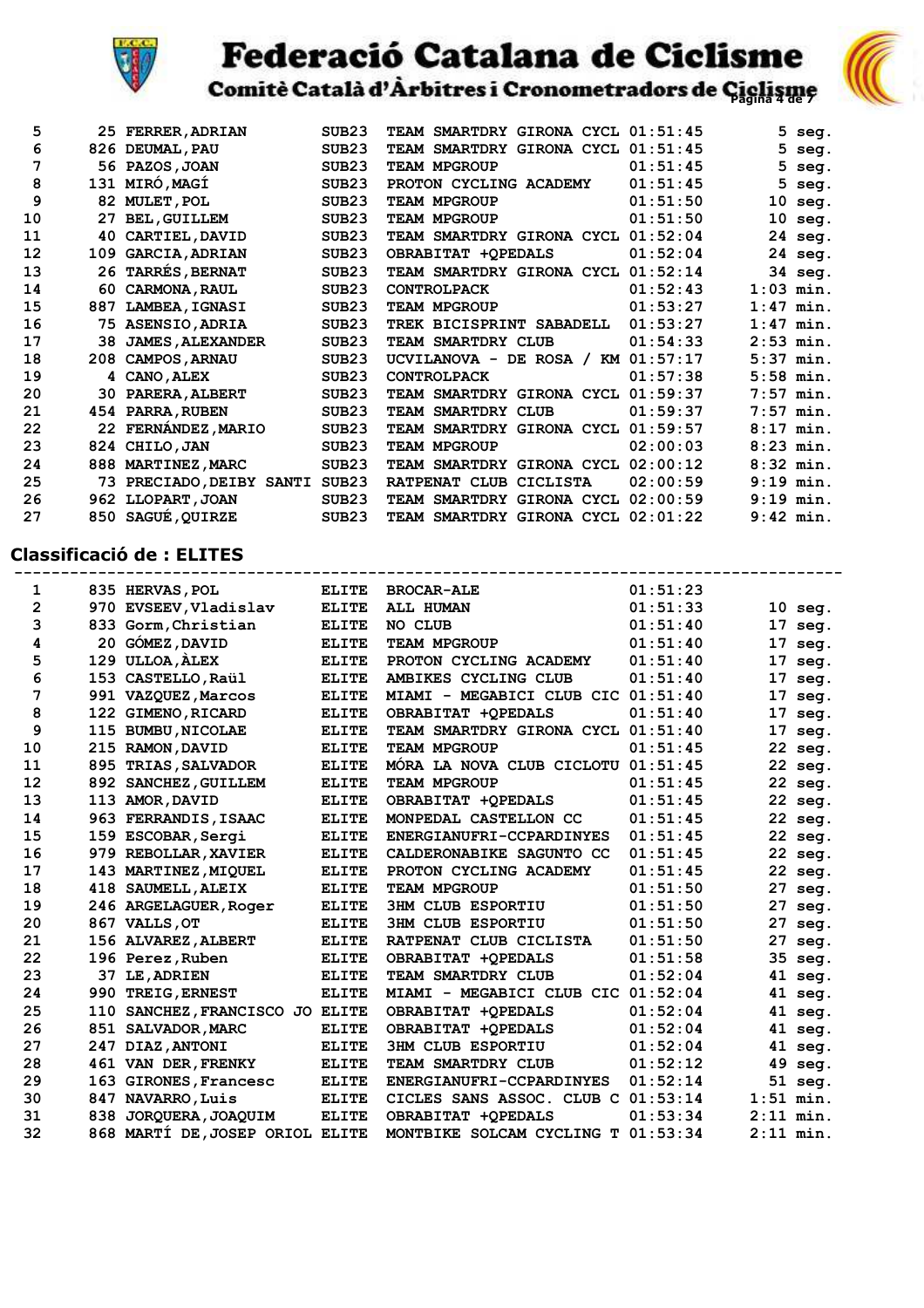

# **Federació Catalana de Ciclisme**<br>Comitè Català d'Arbitres i Cronometradors de Giglisme



| 33 | 841 Luciani, Javier                | <b>ELITE</b> | PROTON CYCLING ACADEMY             | 01:56:48    | $5:25$ min. |
|----|------------------------------------|--------------|------------------------------------|-------------|-------------|
| 34 | 228 MUÑOZ, PABLO                   | <b>ELITE</b> | OBRABITAT +OPEDALS                 | 01:56:50    | $5:27$ min. |
| 35 | 199 GONZALEZ, ADRIA                | <b>ELITE</b> | ISB-ERBOS BIKES                    | 01:57:24    | $6:01$ min. |
| 36 | <b>MARIN, SAUL</b><br>477          | <b>ELITE</b> | RAVET BIKE PARETS CLUB CI 01:59:14 |             | $7:51$ min. |
| 37 | 235 DE, EDGARD                     | <b>ELITE</b> | UCVILANOVA - DE ROSA /             | KM 01:59:37 | $8:14$ min. |
| 38 | 974 LOREN, HECTOR                  | <b>ELITE</b> | SKODA ZARATECNO - $C.C.$<br>UT     | 01:59:37    | $8:14$ min. |
| 39 | 267 EGEA, ARNAU                    | <b>ELITE</b> | EVITFOC-NOVAMEDICUM                | 02:00:59    | $9:36$ min. |
| 40 | 971 GUASCH, BERTRAN                | <b>ELITE</b> | TEAM SMARTDRY CLUB                 | 02:00:59    | $9:36$ min. |
| 41 | 467 CUSIDÓ, ADRIA                  | <b>ELITE</b> | MONTBIKE SOLCAM CYCLING T 02:00:59 |             | $9:36$ min. |
| 42 | 843 MARIN, AARON                   | <b>ELITE</b> | CAMPO CLARO CLUB CICLISTA 02:00:59 |             | $9:36$ min. |
| 43 | 133 AYMERICH, Josep M <sup>a</sup> | <b>ELITE</b> | PROTON CYCLING ACADEMY             | 02:00:59    | $9:36$ min. |
| 44 | 498 CUEVAS, ALEIX                  | <b>ELITE</b> | BONAVISTA PENYA CICLISTA           | 02:01:08    | $9:45$ min. |
| 45 | 806 BALTA, ALEX                    | <b>ELITE</b> | RATPENAT CLUB CICLISTA             | 02:01:08    | $9:45$ min. |

#### **Classificació de : MASTERS-30**

|              |     | 865 FORTUNY, Guillem      | MA-30        | MONTBIKE SOLCAM CYCLING<br>т       | 01:51:40 |             | seg.        |
|--------------|-----|---------------------------|--------------|------------------------------------|----------|-------------|-------------|
| $\mathbf{2}$ |     | 287 LOUREIRO, DANIEL      | <b>MA-30</b> | D'ASCO CLUB CICLISTA               | 01:51:45 | 5           | seg.        |
| 3            |     | 825 CLARA, ALEJANDRO      | <b>MA-30</b> | BORDA2 MASE CC                     | 01:51:50 | 10          | seg.        |
| 4            |     | 975 MARTINEZ, ARTURO      | <b>MA-30</b> | MONPEDAL CASTELLON CC              | 01:52:04 |             | 24 seg.     |
| 5            | 437 | <b>BETI, ROBERTO</b>      | <b>MA-30</b> | ROCAUTO SPORT TEAM                 | 01:52:10 |             | 30 seg.     |
| 6            |     | 812 BOMBIN, ORIOL         | <b>MA-30</b> | GICU                               | 01:55:18 |             | $3:38$ min. |
| 7            |     | 300 CID, ORIOL            | MA-30        | OLYMPIA CYCLES CLUB CICLI          | 01:56:48 |             | $5:08$ min. |
| 8            |     | 343 SIMON, Ivan           | <b>MA-30</b> | MIAMI - MEGABICI CLUB CIC 01:56:50 |          |             | $5:10$ min. |
| 9            |     | 69 GARCIA, ADRIA          | <b>MA-30</b> | ROCAUTO SPORT TEAM                 | 01:56:50 |             | $5:10$ min. |
| 10           | 845 | <b>MARTIN, ALAN</b>       | <b>MA-30</b> | BAIX PENEDES PENYA CICLIS          | 01:56:50 |             | $5:10$ min. |
| 11           |     | 301 DELGADO, CARLOS       | <b>MA-30</b> | SANT CELONI CLUB CICLISTA 01:56:50 |          |             | $5:10$ min. |
| 12           |     | 483 DÍAZ, MARC            | <b>MA-30</b> | BIKETRAINING CLUB CICLIST          | 01:57:11 |             | $5:31$ min. |
| 13           |     | 271 MARTINEZ, JOSE ANTONI | <b>MA-30</b> | RATPENAT CLUB CICLISTA             | 01:59:37 |             | $7:57$ min. |
| 14           |     | 284 SALGADO, SERGI        | <b>MA-30</b> | ENERGIANUFRI-CCPARDINYES           | 02:00:53 |             | $9:13$ min. |
| 15           |     | 264 VALLVE, XAVIER        | <b>MA-30</b> | ROCAUTO SPORT TEAM                 | 02:00:59 | $9:19$ min. |             |
| 16           |     | 861 ESTEVEZ, DAVID        | <b>MA-30</b> | RATPENAT CLUB CICLISTA             | 02:00:59 |             | $9:19$ min. |
| 17           | 303 | <b>MOLINA, CARLOS</b>     | <b>MA-30</b> | RATPENAT CLUB CICLISTA             | 02:00:59 |             | $9:19$ min. |
| 18           |     | 275 ARTIGUES, JORDI       | <b>MA-30</b> | ENERGIANUFRI-CCPARDINYES           | 02:00:59 | $9:19$ min. |             |
| 19           |     | 269 MONFORT, ALBERT       | <b>MA-30</b> | EVITFOC-NOVAMEDICUM                | 02:01:08 |             | $9:28$ min. |

### **Classificació de : MASTERS-40**

| 1            |     | 52 ORIOLA, JOSEP                | MA-40        | RCB MOTOR BEGUES-IBERMICA          | 01:51:40 |             | seq.        |
|--------------|-----|---------------------------------|--------------|------------------------------------|----------|-------------|-------------|
| $\mathbf{2}$ |     | 976 MOLINERO, ENRIQUE           | <b>MA-40</b> | MONPEDAL CASTELLON CC              | 01:51:40 |             | mt.         |
| 3            |     | 51 ARCE, JOHNNY ALEXANDE        | MA-40        | TEAM SMARTDRY CLUB                 | 01:51:40 |             | mt.         |
| 4            | 987 | <b>SANZ, RUBEN</b>              | MA-40        | MONPEDAL CASTELLON CC              | 01:51:40 |             | mt.         |
| 5            |     | 814 BURGOS, Xavier              | MA-40        | <b>3HM CLUB ESPORTIU</b>           | 01:51:45 |             | $5$ seg.    |
| 6            |     | 404 VILLAR, MOISES              | MA-40        | CYCLING NO LIMIT CARDEDEU          | 01:51:50 | 10          | seg.        |
| 7            |     | 500 JUNCOSA, Carles             | <b>MA-40</b> | ROCAUTO SPORT TEAM                 | 01:51:50 | 10          | seq.        |
| 8            |     | 848 PASCUAL, SERGIO             | MA-40        | RCB MOTOR BEGUES-IBERMICA          | 01:51:50 |             | $10$ seg.   |
| 9            |     | 253 ZUÑIGA, ARITZ               | MA-40        | <b>GURUBIKE GRUPO EL RELOJ</b>     | 01:52:04 |             | 24 seg.     |
| 10           |     | 973 LOPEZ, JOSE                 | MA-40        | MONPEDAL CASTELLON CC              | 01:52:04 |             | 24 seg.     |
| 11           |     | 17 ESCOLA, Miquel               | MA-40        | OLYMPIA CYCLES CLUB CICLI          | 01:52:04 |             | 24 seg.     |
| 12           |     | 954 AZAGRA, DANIEL              | <b>MA-40</b> | SKODA ZARATECNO - C.C. UT          | 01:52:04 |             | 24 seg.     |
| 13           |     | 233 MESTRES, Miquel             | MA-40        | CYCLING NO LIMIT CARDEDEU 01:52:04 |          |             | 24 seg.     |
| 14           |     | 515 Rodríguez, Carlos           | $MA-40$      | RCB MOTOR BEGUES-IBERMICA 01:53:12 |          | $1:32$ min. |             |
| 15           |     | 514 VAN KERCKHOVE, GEERT        | MA-40        | MONTBIKE MONTBRIO CLUB ES 01:53:12 |          | $1:32$ min. |             |
| 16           |     | 572 BENITEZ DE LA, JOSE M MA-40 |              | BIKETRAINING CLUB CICLIST          | 01:53:31 | $1:51$ min. |             |
| 17           | 567 | <b>GONZALEZ, Magín</b>          | <b>MA-40</b> | SOUADRA STERRATO CICLI             | 01:55:22 |             | $3:42$ min. |
| 18           |     | 855 VILA, JORDI                 | MA-40        | RATPENAT CLUB CICLISTA             | 01:56:50 | $5:10$ min. |             |
| 19           |     | 856 VILLA, Sergio               | MA-40        | RATPENAT CLUB CICLISTA             | 01:56:50 | $5:10$ min. |             |
| 20           |     | 547 GARCIA, RAUL                | <b>MA-40</b> | BIKING POINT CLUB CICLIST          | 01:56:50 |             | $5:10$ min. |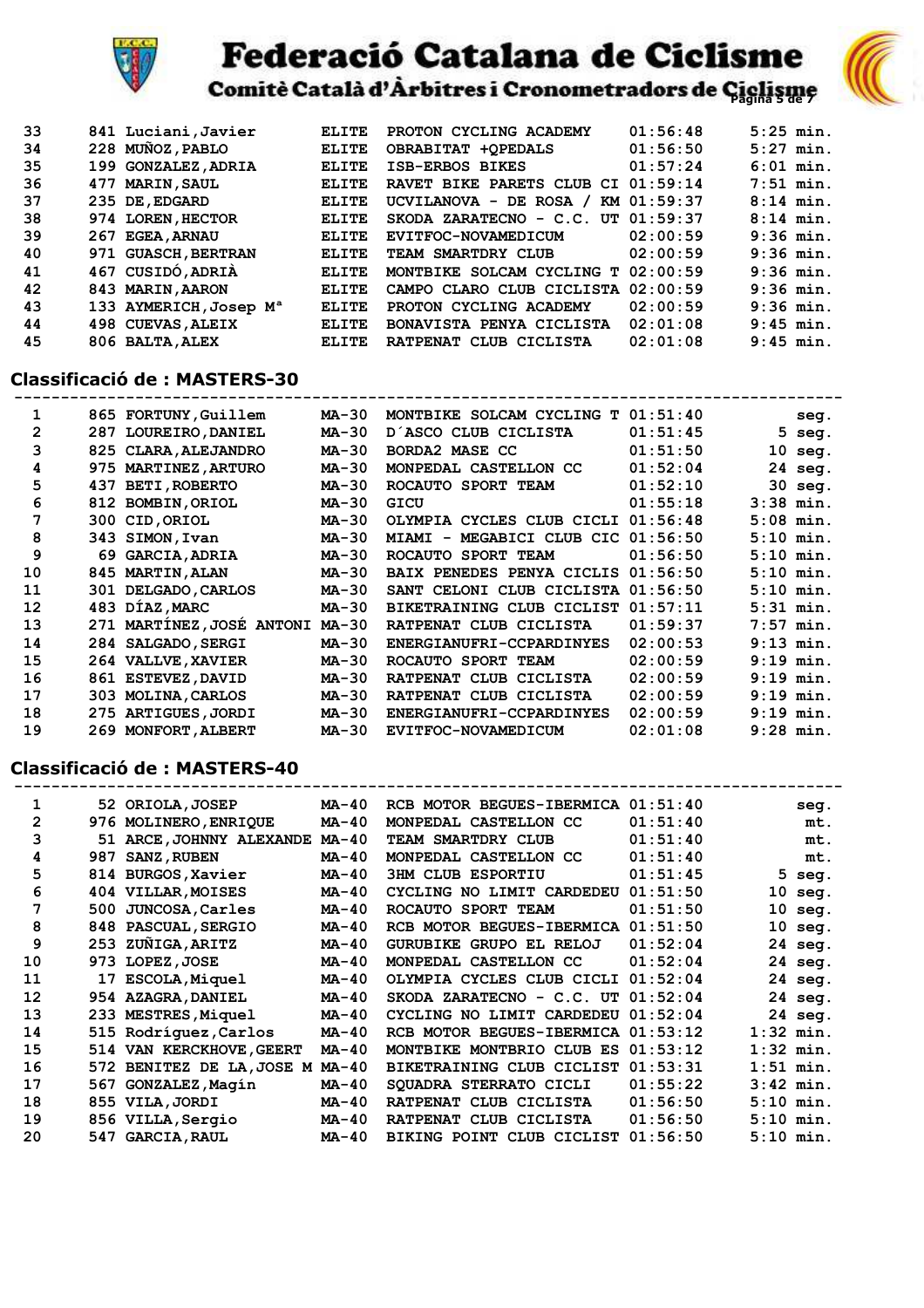

### Federació Catalana de Ciclisme



Comitè Català d'Àrbitres i Cronometradors de Cielisme

| 21 | 616 LUCAS, ANDRES      | MA-40        | RCB MOTOR BEGUES-IBERMICA 01:56:56 |          | $5:16$ min. |
|----|------------------------|--------------|------------------------------------|----------|-------------|
| 22 | 589 HINOJO, Daniel     | $MA-40$      | ADDICT BIKES TEAM CLUB ES 01:57:11 |          | $5:31$ min. |
| 23 | 803 AMAYA, JAVIER      | $MA-40$      | MARTORELL PENYA CICLISTA           | 01:58:33 | $6:53$ min. |
| 24 | 805 AMORES, Jordi      | $MA-40$      | RCB MOTOR BEGUES-IBERMICA 01:59:37 |          | $7:57$ min. |
| 25 | 849 PELLICER, MIQUEL   | $MA-40$      | OLYMPIA CYCLES CLUB CICLI 01:59:37 |          | $7:57$ min. |
| 26 | 1598 MONTERO, Moises   | $MA-40$      | BIKING POINT CLUB CICLIST 01:59:37 |          | $7:57$ min. |
| 27 | 502 LLETI, Joan Andreu | $MA-40$      | ROCAUTO SPORT TEAM                 | 01:59:37 | $7:57$ min. |
| 28 | 575 juanes, jose luis  | $MA-40$      | MIAMI - MEGABICI CLUB CIC 01:59:37 |          | $7:57$ min. |
| 29 | 584 TADDEY DE, DIEGO   | $MA-40$      | BIKETRAINING CLUB CICLIST          | 02:00:59 | $9:19$ min. |
| 30 | 524 JUAN, EDUARD       | <b>MA-40</b> | RATPENAT CLUB CICLISTA             | 02:00:59 | $9:19$ min. |
| 31 | 672 ORTUNO, ISMAEL     | $MA-40$      | NATFAR-XP TEAM                     | 02:00:59 | $9:19$ min. |
| 32 | 601 COLOMÉ, VICTOR     | $MA-40$      | GUIMON CYCLING GRUPO CICL          | 02:00:59 | $9:19$ min. |
| 33 | 922 FERNANDEZ, DAVID   | $MA-40$      | ENERGIANUFRI-CCPARDINYES           | 02:00:59 | $9:19$ min. |
| 34 | 593 LEON, ABEL         | $MA-40$      | MUNDO PENYA CICLISTA               | 02:00:59 | $9:19$ min. |
| 35 | 608 VARGAS, DAVID      | $MA-40$      | EVITFOC-NOVAMEDICUM                | 02:01:08 | $9:28$ min. |
|    |                        |              |                                    |          |             |

#### **Classificació de : MASTERS-50**

| $\mathbf{1}$   | 8 MEDINA, Juan Carlos              | MA-50 RCB MOTOR BEGUES-IBERMICA 01:52:04 |          | sea.        |
|----------------|------------------------------------|------------------------------------------|----------|-------------|
| $\overline{2}$ | 510 RAMOS, FRANCISCO M.            | MA-50 NAÏFAR-XP TEAM                     | 01:56:50 | $4:46$ min. |
| 3              | 18 GARCIA, RAFAEL                  | MA-50 RCB MOTOR BEGUES-IBERMICA 01:56:50 |          | $4:46$ min. |
| 4              | 2 HUELAMO, RICARD                  | MA-50 CASSA BIKE CLUB ESPORTIU 01:57:29  |          | $5:25$ min. |
| 5              | 44 MADRIGAL, José                  | MA-50 RCB MOTOR BEGUES-IBERMICA 01:57:29 |          | $5:25$ min. |
| 6              | 968 GONZALEZ, JESUS M <sup>a</sup> | MA-50 SKODA ZARATECNO - C.C. UT 02:00:59 |          | $8:55$ min. |
|                |                                    |                                          |          |             |

#### **Classificació de : MASTERS-60**

 **----------------------------------------------------------------------------------------- 1 896 MA-60 PROBIKE CLUB 1 896 MA-60 PROBIKE** 

|  |    | 090 HENNANDEZ, ENNIC |  | END LAUBINE CLUB |  | , <b>02. UU.</b> J <i>J</i> |
|--|----|----------------------|--|------------------|--|-----------------------------|
|  |    |                      |  |                  |  |                             |
|  |    |                      |  |                  |  |                             |
|  | __ |                      |  |                  |  |                             |

 **Classificació per equips -----------------------------------------------------------------------------------------**

| 1                     | <b>TEAM MPGROUP</b>                    | 05:35:05     |              |       |
|-----------------------|----------------------------------------|--------------|--------------|-------|
| $\mathbf{2}^{\prime}$ | TEAM SMARTDRY GIRONA CYCL              | $05:35:05$ a |              | mt.   |
| 3                     | MONPEDAL CASTELLON CC                  | 05:35:05     | $\mathbf{a}$ | mt.   |
| 4                     | PROTON CYCLING ACADEMY                 | 05:35:10     | a            | $-5$  |
| 5                     | 3HM CLUB ESPORTIU                      | $05:35:25$ a |              | 20    |
| 6                     | OBRABITAT +OPEDALS 05:35:29 a          |              |              | 24    |
|                       | RCB MOTOR BEGUES-IBERMICA $05:35:34$ a |              |              | 29    |
| 8                     | AUTOVIVO GRUP-TREK CCSB 05:38:34 a     |              |              | 3:29  |
| 9                     | RATPENAT CLUB CICLISTA 05:40:25 a      |              |              | 5:20  |
| 10                    | $MIAMI - MEGABICI CLUB CIC 05:40:34 a$ |              |              | 5:29  |
| 11                    | ROCAUTO SPORT TEAM 05:40:50 a          |              |              | 5:45  |
| 12 <sup>1</sup>       | <b>CONTROLPACK</b>                     | 05:42:06 a   |              | 7:01  |
| 13                    | <b>ENERGIANUFRI-CCPARDINYES</b>        | $05:44:52$ a |              | 9:47  |
| 14                    | MONTBIKE SOLCAM CYCLING T              | $05:46:13$ a |              | 11:08 |
| 15                    | OLYMPIA CYCLES CLUB CICLI              | 05:48:29 a   |              | 13:24 |
| 16                    | BIKETRAINING CLUB CICLIST              | 05:51:41 a   |              | 16:36 |
| 17                    | SKODA ZARATECNO - C.C. UT              | 05:52:40 a   |              | 17:35 |
| 18                    | <b>EVITFOC-NOVAMEDICUM</b>             | $06:03:15$ a |              | 28:10 |

#### **Classificació de : Muntanya**

| 835 | <b>HERVAS, POL</b>      |       | ELITE BROCAR-ALE    | 3 Pts |
|-----|-------------------------|-------|---------------------|-------|
| 970 | <b>EVSEEV,Vladislav</b> |       | ELITE ALL HUMAN     | 2 Pts |
| 20  | <b>GOMEZ, DAVID</b>     | ELITE | <b>TEAM MPGROUP</b> | 1 Pts |

 **-----------------------------------------------------------------------------------------**

#### **Classificació de : Metes Volants**